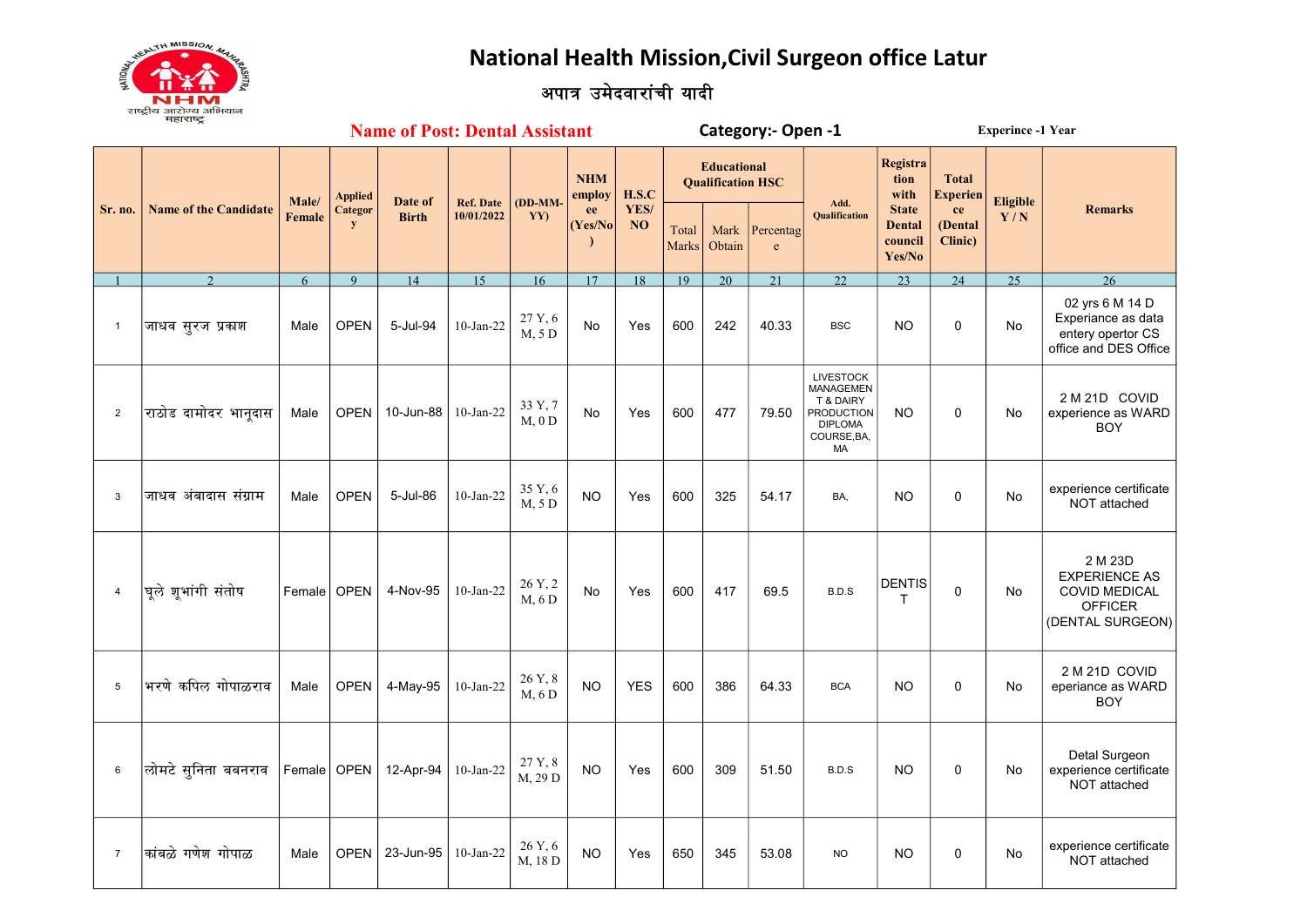|         | <b>Name of the Candidate</b>    | Male/  | Applied<br><b>Categor</b><br>y | Date of<br><b>Birth</b> | <b>Ref. Date</b><br>10/01/2022 | $(DD-MM-$<br>YY)              | <b>NHM</b><br>employ<br>ee<br>(Yes/No) | H.S.C      |                       | <b>Educational</b><br><b>Qualification HSC</b> |                          | Registra<br>tion<br>with<br>Add.                        |                                                    | <b>Total</b><br><b>Experien</b> | Eligible        |                                                   |
|---------|---------------------------------|--------|--------------------------------|-------------------------|--------------------------------|-------------------------------|----------------------------------------|------------|-----------------------|------------------------------------------------|--------------------------|---------------------------------------------------------|----------------------------------------------------|---------------------------------|-----------------|---------------------------------------------------|
| Sr. no. |                                 | Female |                                |                         |                                |                               |                                        | YES/<br>NO | Total<br><b>Marks</b> | Mark<br>Obtain                                 | Percentag<br>$\mathbf e$ | <b>Qualification</b>                                    | <b>State</b><br><b>Dental</b><br>council<br>Yes/No | ce<br>(Dental<br>Clinic)        | Y/N             | <b>Remarks</b>                                    |
|         | $\mathcal{D}$                   | 6      | 9                              | 14                      | 15                             | 16                            | 17                                     | 18         | 19                    | 20                                             | 21                       | 22                                                      | 23                                                 | 24                              | $\overline{25}$ | 26                                                |
| 8       | शेख नविद तैय्यबसाब              | Male   | <b>OPEN</b>                    | 13-Jan-00               | $10$ -Jan-22                   | 21 Y, 11<br>M, 28 D           | No                                     | Yes        | 650                   | 372                                            | 57.23                    | <b>NO</b>                                               | <b>NO</b>                                          | 0                               | No              | experience certificate<br>NOT attached            |
| 9       | कांबळे दिपक प्रल्हाद            | Male   | <b>OPEN</b>                    | 22-Jul-96               | $10$ -Jan-22                   | 25 Y, 5<br>M, 19 D            | No                                     | Yes        | 650                   | 527                                            | 81.08                    | BA                                                      | <b>NO</b>                                          | 0                               | No              | 7 M 13d COVID<br>experience as WARD<br><b>BOY</b> |
| 10      | भोजने प्रदिप मनोहर              | Male   | <b>OPEN</b>                    | 7-Jun-98                | $10$ -Jan-22                   | 23 Y, 7<br>M, 3 D             | No                                     | Yes        |                       |                                                | #DIV/0!                  | <b>BSCJMSC</b>                                          | <b>NO</b>                                          | $\mathbf 0$                     | No              | 12th Marksheet Not<br>Attached                    |
| 11      | पवार हरिष उत्रेश्वर             | Male   | <b>OPEN</b>                    | 15-Dec-95               | $10$ -Jan-22                   | $26~\mathrm{Y}, 0$<br>M, 26 D | No                                     | Yes        | 600                   | 240                                            | 40.00                    | <b>DIPLOMA IN</b><br><b>CIVIL</b><br><b>ENGINEERING</b> | <b>NO</b>                                          | 0                               | No              | experience certificate<br>NOT attached            |
| 12      | सोमासे महेश जालिदंर             | Male   | <b>OPEN</b>                    | 16-Jul-90               | $10$ -Jan-22                   | 31 Y, 5<br>M, 25 D            | <b>NO</b>                              | Yes        | 600                   | 265                                            | 44.17                    | <b>BSW</b>                                              | <b>NO</b>                                          | 0                               | No              | experience certificate<br>NOT attached            |
| 13      | शेख सद्दाम हमीद                 | Male   | <b>OPEN</b>                    | 11-Feb-98               | $10$ -Jan-22                   | 23 Y, 10<br>M, 30 D           | <b>NO</b>                              | Yes        | 650                   | 432                                            | 66.46                    | BA, MSW                                                 | <b>NO</b>                                          | 0                               | No              | experience certificate<br>NOT attached            |
| 14      | सोमनाथ शिवाजी केंद्रे           | Male   | vanjari                        | 20-Mar-99               | $10$ -Jan-22                   | 22 Y, 9<br>M, 21 D            | No                                     | Yes        | 650                   | 453                                            | 69.69                    |                                                         | <b>NO</b>                                          | 0                               | No              | experience certificate<br>NOT attached            |
| 15      | यशश्री बब्रुवान काकनाळे  Female |        | Open                           | 28-May-90               | $10$ -Jan-22                   | 31 Y, 7<br>M, 13 D            | No                                     | Yes        | 600                   | 444                                            | 74.00                    | <b>RANM</b>                                             | <b>NO</b>                                          | $\mathbf 0$                     | No              | experience certificate<br>NOT attached            |
| 16      | आयान ईसाक शेख                   | Male   | Open                           | 21-Jan-02               | $10$ -Jan-22                   | 19 Y, 11<br>M, 20 D           | No                                     | Yes        | 600                   | 462                                            | 77.00                    | No                                                      | No                                                 | $\mathbf 0$                     | No              | 1 M 7 D COVID<br>experience as WARD<br><b>BOY</b> |
| 17      | काथवटे नारायण<br>किसनराव        | Male   | Open                           | 25-May-87               | $10$ -Jan-22                   | 34 Y, 7<br>M, 16 D            | No                                     | Yes        | 600                   | 262                                            | 43.67                    | No                                                      | No                                                 | 0                               | No              | experience certificate<br>NOT attached            |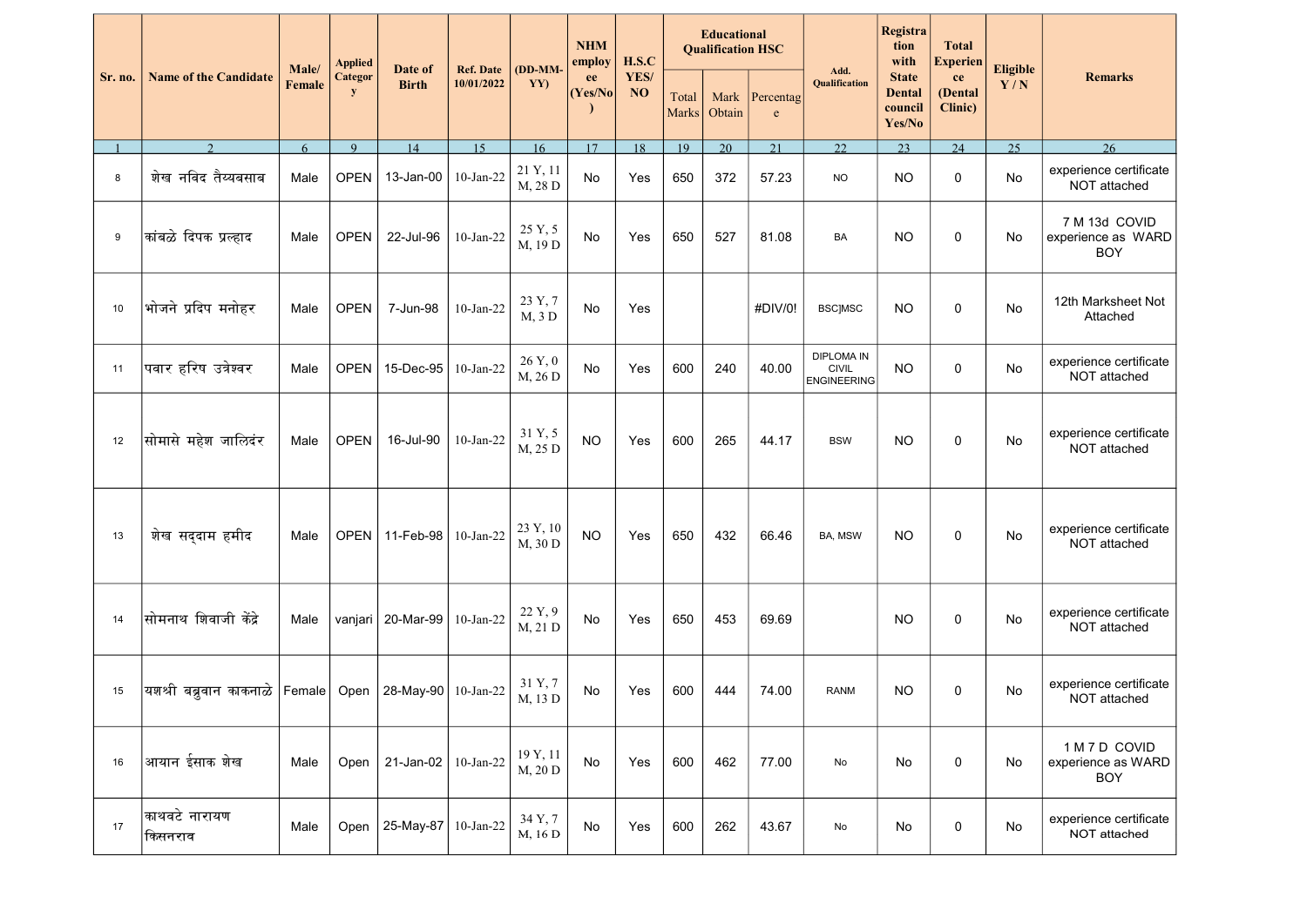|         | <b>Name of the Candidate</b>          | Male/         | <b>Applied</b><br><b>Categor</b><br>y | Date of<br><b>Birth</b>   | <b>Ref. Date</b><br>10/01/2022 | (DD-MM-<br>YY)      | <b>NHM</b><br>employ<br>ee<br>(Yes/No) | H.S.C<br>YES/<br><b>NO</b> | <b>Educational</b><br><b>Qualification HSC</b> |                |                           | Registra<br>tion<br>with<br>Add. |                                                    | <b>Total</b><br><b>Experien</b> | <b>Eligible</b> |                                                                                                                      |
|---------|---------------------------------------|---------------|---------------------------------------|---------------------------|--------------------------------|---------------------|----------------------------------------|----------------------------|------------------------------------------------|----------------|---------------------------|----------------------------------|----------------------------------------------------|---------------------------------|-----------------|----------------------------------------------------------------------------------------------------------------------|
| Sr. no. |                                       | <b>Female</b> |                                       |                           |                                |                     |                                        |                            | Total<br><b>Marks</b>                          | Mark<br>Obtain | Percentag<br>$\mathbf{e}$ | Qualification                    | <b>State</b><br><b>Dental</b><br>council<br>Yes/No | ce<br>(Dental<br>Clinic)        | Y/N             | <b>Remarks</b>                                                                                                       |
|         | $\mathcal{D}$                         | 6             | $\mathbf{Q}$                          | 14                        | 15                             | 16                  | 17                                     | 18                         | 19                                             | 20             | 21                        | 22.                              | 23                                                 | 24                              | 25              | 26                                                                                                                   |
| 18      | शेख गौस पाशूमियॉ                      | Male          | <b>OPEN</b>                           | 25-Jun-90                 | $10-Jan-22$                    | 31 Y, 6<br>M, 16 D  | No                                     | Yes                        | 600                                            | 444            | 74.00                     | BCOM, Ded                        | No                                                 | $\mathbf 0$                     | No              | Ded certificate not<br>attached                                                                                      |
| 19      | आचार्य अदिनाथ महादू                   | Male          | <b>OPEN</b>                           | 19-Sep-96                 | $10$ -Jan-22                   | 25 Y, 3<br>M, 22 D  | <b>No</b>                              | Yes                        |                                                |                | #DIV/0!                   | BA,MA                            | No                                                 | 0                               | No              | 12th Marksheet Not<br>Attached                                                                                       |
| 20      | <i>।</i> शिंदें तेजल सतिश             | Female        | <b>OPEN</b>                           | 11-Aug-03                 | 10-Jan-22                      | 18 Y, 4<br>M, 30 D  | <b>No</b>                              | Yes                        | 600                                            | 409            | 68.17                     | <b>NO</b>                        | No                                                 | $\mathbf 0$                     | No              | experience certificate<br>NOT attached                                                                               |
| 21      | वजांरे दयानंद बालाजी                  | Male          | Open                                  | 9-Dec-01                  | 10-Jan-22                      | 20 Y, 1<br>M, 1 D   | No                                     | Yes                        | 600                                            | 398            | 66.33                     | No                               | No                                                 | $\mathbf 0$                     | No              | experience certificate<br>of ward boy in covid<br>NOT attached                                                       |
| 22      | पठाण हसन खादर                         | Male          | Open                                  | 20-May-01                 | $10-Jan-22$                    | 20 Y, 7<br>M, 21 D  | No                                     | Yes                        | 650                                            |                |                           | No                               | No                                                 | $\mathbf 0$                     | No              | 12 th mark sheet<br>incomplete (only<br>Attempt Mark sheet<br>attached)                                              |
| 23      | जगताप नरेद्रकुमार<br>अभंगराव          | Male          | Open                                  | 27-Jul-89                 | 10-Jan-22                      | 32 Y, 5<br>M, 14 D  | No                                     | Yes                        | 600                                            | 324            | 54.00                     | BA,                              | No                                                 | 0                               | No              | experience certificate<br>NOT attached                                                                               |
| 24      | डापकर गणेश बालाजी                     | Male          | Wanjar                                | 22-Jun-97                 | $10$ -Jan-22                   | 24 Y, 6<br>M, 19 D  | No                                     | Yes                        | 650                                            | 286            | 44.00                     | T                                | No                                                 | 0                               | No              | experience certificate<br>NOT attached                                                                               |
| 25      | कुरेशी सुफियान अब्दु <b>ल</b><br>रजाक | Male          |                                       | 25-Sep-00                 | $10-Jan-22$                    | 21 Y, 3<br>M, 16 D  | No                                     | Yes                        | 650                                            | 330            | 50.77                     | No                               | No                                                 | $\mathbf 0$                     | No              | experience certificate<br>NOT attached                                                                               |
| 26      | पाटील अंकिता<br>भास्करराव             | Female        |                                       | 16-Jan-97                 | $10$ -Jan-22                   | 24 Y, 11<br>M, 25 D | No                                     | Yes                        | 650                                            | 506            | 77.85                     | B.D.S                            | No                                                 | 0                               | No              | Detal Surgeon<br>experience certificate<br>NOT attached                                                              |
| 27      | शेख तसलीम बी<br>इब्राहीम साब          |               |                                       | Female   OPEN   11-Sep-95 | $10$ -Jan-22                   | 26 Y, 3<br>M, 30 D  | No                                     | Yes                        | 600                                            | 291            | 48.50                     | <b>RANM</b>                      | No                                                 | $\mathbf 0$                     | No              | 3 M 10 D covid<br>experience as nursing<br>staff (outward number<br>not mentioned on<br>certificate) & Invaild<br>DD |